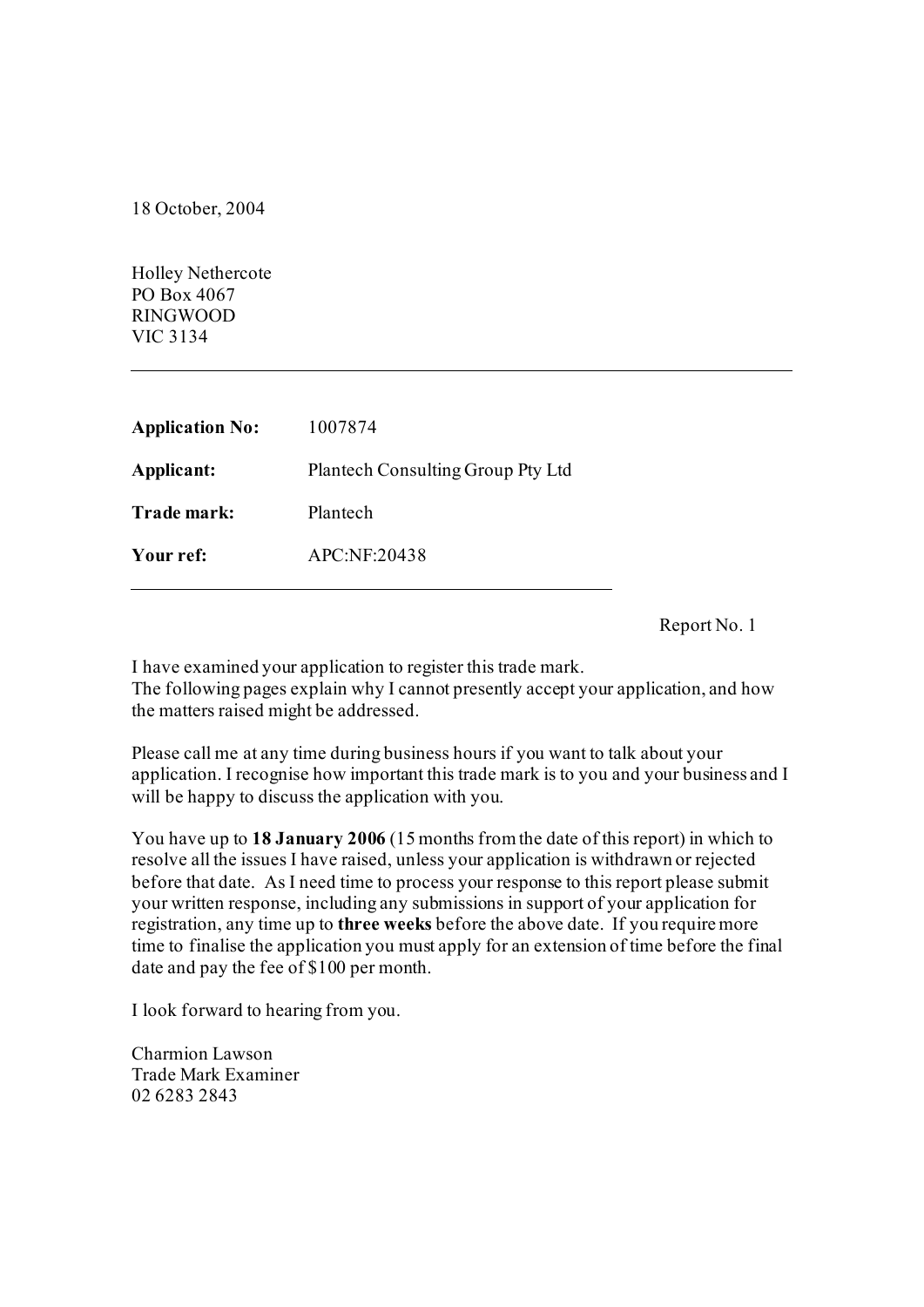### **Conflicting Trade Marks**

A trade mark can be difficult to register if it closely resembles an earlier filed trade mark and is used on similar goods or services as this can cause confusion in the marketplace when the trade marks are in use.

(Section 44 *Trade Marks Act 1995)*

| <b>My reasons</b>                            | The following applies to Classes 35 and 36 only:                                                                                                                                                                                                                                                                                                                                                                                         |
|----------------------------------------------|------------------------------------------------------------------------------------------------------------------------------------------------------------------------------------------------------------------------------------------------------------------------------------------------------------------------------------------------------------------------------------------------------------------------------------------|
| for not<br>accepting<br>your<br>application: | Your trade mark is identical to or closely resembles the following<br>earlier filed trade mark and is for similar goods or services:<br>923203 (Class 44 only)                                                                                                                                                                                                                                                                           |
|                                              | Your trade mark closely resembles the conflicting trade mark<br>because 923203 is PlanTec and your mark is PLANTECH. They<br>are aurally and orally identical, and visually differ only by one<br>letter and the capitalisation of the P and the T in the cited mark.<br>Consumers are likely to think that the same services and closely<br>related goods sold under the marks PlanTec and PLANTECH come<br>from the same trade source; |
|                                              | <b>AND</b>                                                                                                                                                                                                                                                                                                                                                                                                                               |
|                                              | Your goods are closely related to the cited proprietor's services,<br>and your services are the same.                                                                                                                                                                                                                                                                                                                                    |
|                                              | I have enclosed details of the trade mark mentioned above.                                                                                                                                                                                                                                                                                                                                                                               |
| The action                                   | You can address this matter if you:                                                                                                                                                                                                                                                                                                                                                                                                      |
| you can<br>consider:                         | Provide evidence of prior use, honest concurrent use and/or other<br>٠<br>circumstances (please see the attachment named "Information for<br>Providing Evidence of Honest Concurrent Use, Prior Use or Other<br>Circumstances").                                                                                                                                                                                                         |
|                                              | You could also look at the following web site for further information.<br>Follow the links to 'Trade Marks', 'Conflicting Trade Marks (citations)'<br>in the 'Frequently Asked Questions Section' or alternatively follow the<br>links to 'Trade Marks', 'Forms & Publications', 'Trade Marks Manual of<br>Practice and Procedure':                                                                                                      |
|                                              | www.ipaustralia.gov.au<br>You may be entitled to request that the final date for acceptance of<br>your application be deferred under the provisions of the Trade Marks<br>Act (section 36). I have attached an information sheet called<br>"Deferment of Acceptance of an Application for Registration of a                                                                                                                              |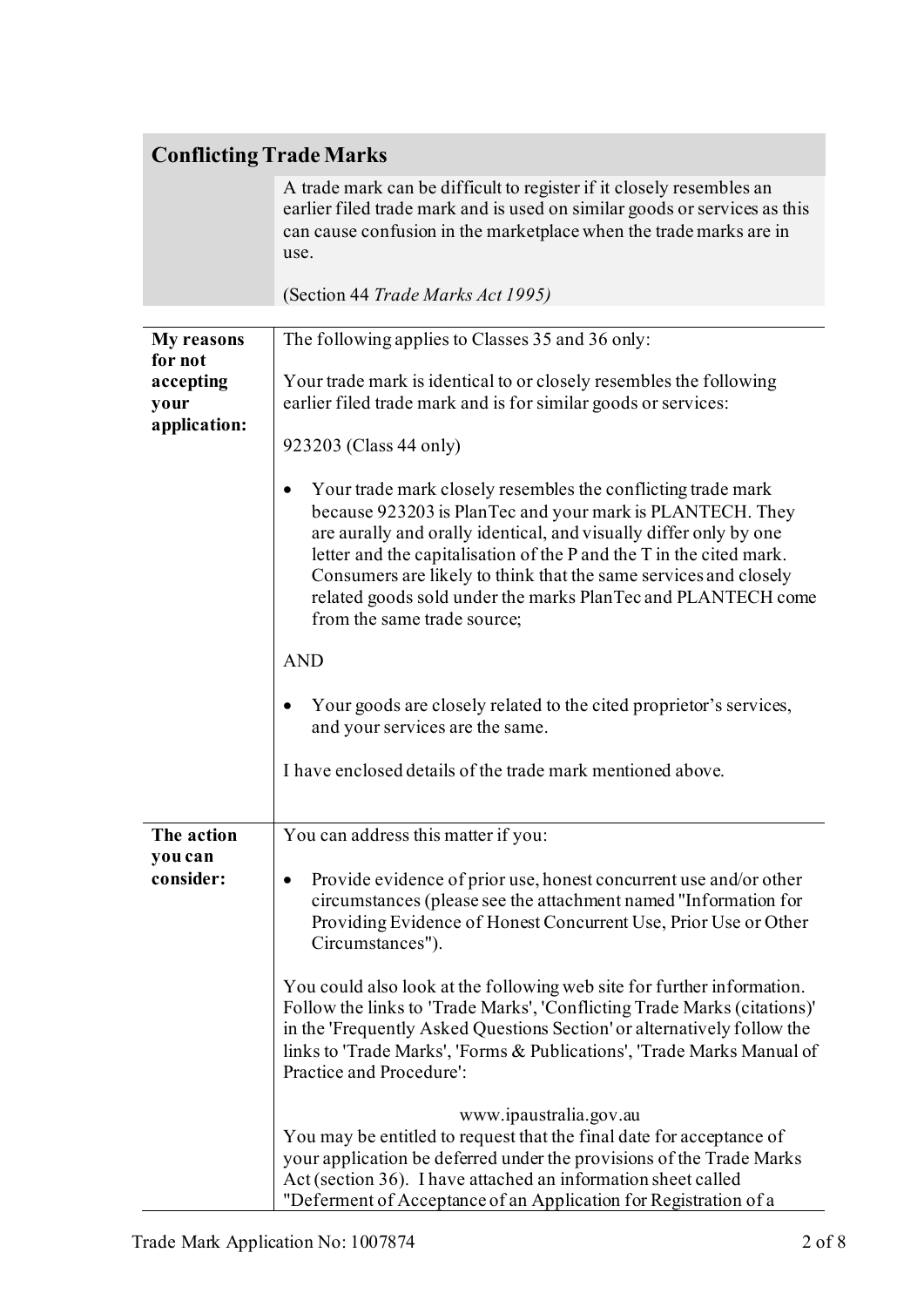| Trade Mark".                                                                                                                                                                                             |
|----------------------------------------------------------------------------------------------------------------------------------------------------------------------------------------------------------|
| If you would like to take advantage of this, please request deferment,<br>in writing, as soon as possible. You will be notified when your<br>application has been deferred and also when deferment ends. |
| You may still deal with any of the matters raised in my report,<br>including those relating to the conflicting trade mark/s, while your<br>application is deferred.                                      |
| Please note that if you cannot overcome the grounds for rejection, you<br>may ask to have classes 9 and 42 deleted from your application, which<br>will be accepted for the remaining classes.           |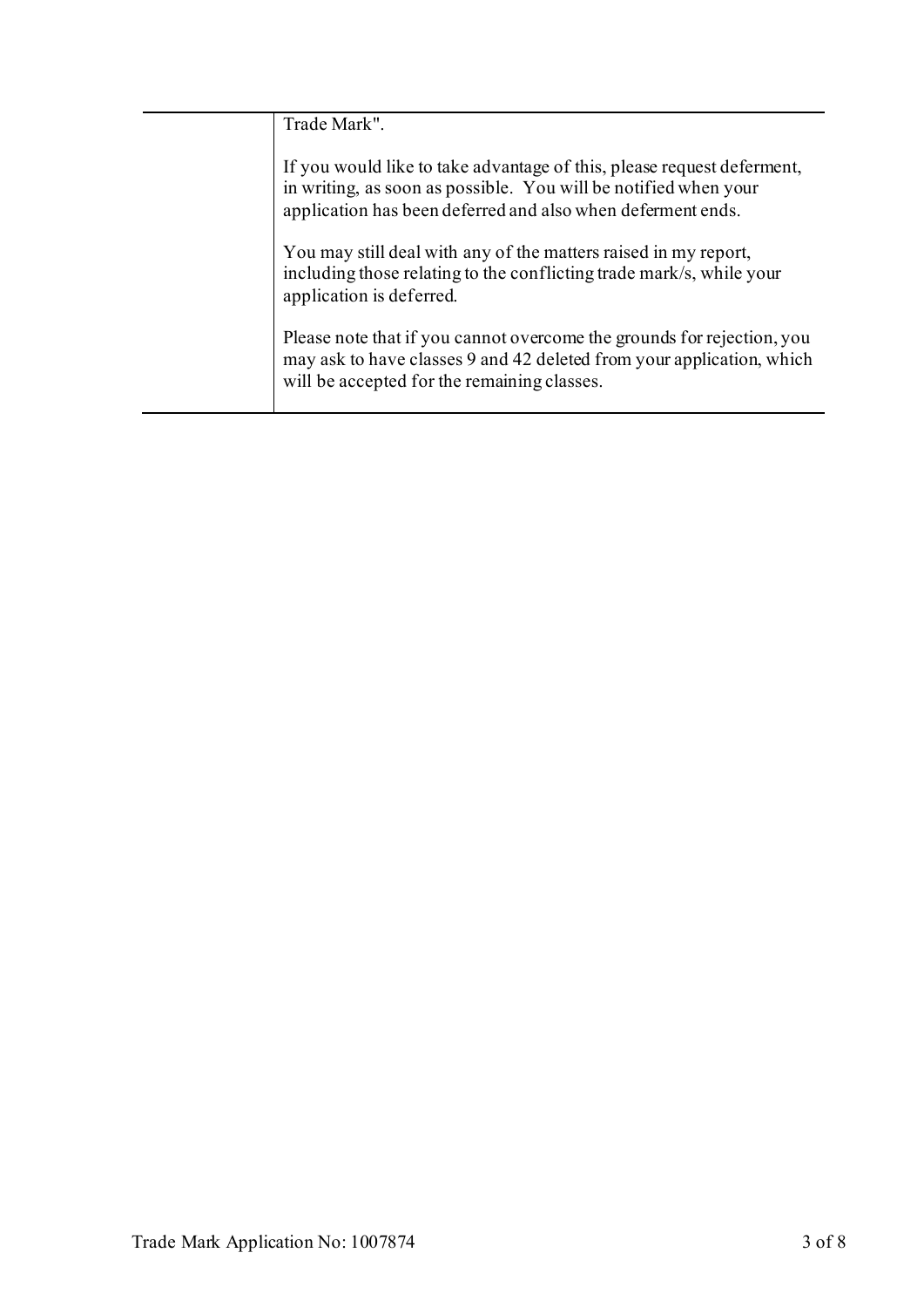### **IP Australia**

## **Trade Mark : 923203 International Registration : 784237**

**Word:** PlantTec

**Image:**

| Class/es:                | 42, 44                                               |
|--------------------------|------------------------------------------------------|
| Status:                  | Registered/Protected                                 |
| Kind:                    | n/a                                                  |
| Lodgement date:          | 25/06/2002                                           |
| <b>Convention date:</b>  | 19/02/2002                                           |
| <b>Sealing date:</b>     | 7/01/2003                                            |
| <b>Acceptance adv:</b>   | 19/09/2002                                           |
| <b>Registered from:</b>  | 25/06/2002                                           |
| <b>Registration adv:</b> | 23/01/2003                                           |
| <b>Renewal due:</b>      | 25/06/2012                                           |
|                          |                                                      |
| Owners:                  | PlantTec Biotechnologie GmbH, Forschung und Entwickl |
|                          |                                                      |

**Owners:** PlantTec Biotechnologie GmbH, Forschung und Entwicklung Hermannswerder 14, Postdam D-14473 GERMANY

**Address for service:** International Bureau, WIPO

34, chemin des Colombettes P.O. Box 18 1211 Geneva 20, SWITZERLAND 0000

#### **Goods & Services:**

#### **Class: 42**

Scientific and industrial research; design and development of computer software **Class: 44**

Veterinary and agricultural services

#### **Endorsements:**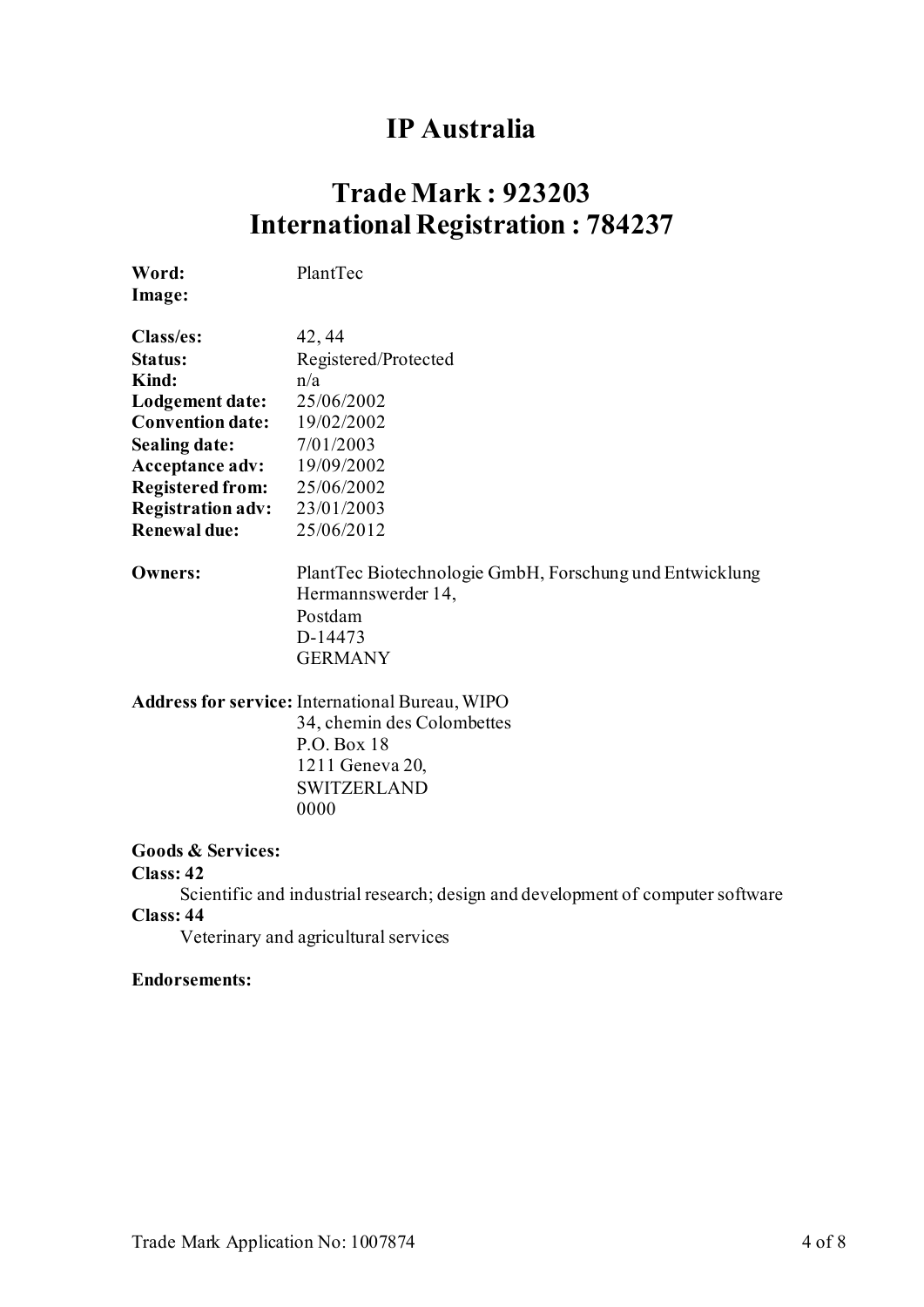### **EVIDENCE OF HONEST CONCURRENT USE, PRIOR USE or OTHER CIRCUMSTANCES**

*Subsections 44(3) and 44(4) Trade Marks Act 1995*

|                                                                                                 | This matter may be addressed if you can show one of the following:                                                                                                                                                                                                                                                                                                                                                                                                                                                                                                                             |
|-------------------------------------------------------------------------------------------------|------------------------------------------------------------------------------------------------------------------------------------------------------------------------------------------------------------------------------------------------------------------------------------------------------------------------------------------------------------------------------------------------------------------------------------------------------------------------------------------------------------------------------------------------------------------------------------------------|
| <b>Types of</b><br>evidence                                                                     | Your trade mark was honestly adopted and has been used for a<br>significant period of time concurrent with the earlier filed trade<br>mark and before your filing date (honest concurrent use).<br>You or the person from whom you acquired the trade mark have<br>continuously used your trade mark on the same or similar goods or<br>services from before the filing date of the earlier filed trade mark(s)<br>until at least the date you filed your application (prior use).<br>Other circumstances (see below)                                                                          |
|                                                                                                 | You may send me a letter and a witnessed declaration.                                                                                                                                                                                                                                                                                                                                                                                                                                                                                                                                          |
|                                                                                                 | The letter is your official response to my report. The letter should<br>clearly set out the following:<br>the number of your trade mark application;<br>the name of the applicant (as it appears on your original<br>application);                                                                                                                                                                                                                                                                                                                                                             |
|                                                                                                 | any submissions in support of your application.                                                                                                                                                                                                                                                                                                                                                                                                                                                                                                                                                |
| Your response                                                                                   | The declaration provides the information I need to determine whether<br>the use of your trade mark is sufficient to accept your trade mark for<br>registration. The declaration needs to be made out by:<br>you; or<br>if the applicant is a company, a principal officer or other authorised<br>employee of the company (for example a director); or<br>someone else who is authorised by you to make the declaration (for<br>example, a lawyer).                                                                                                                                             |
|                                                                                                 | The declaration should address the following:                                                                                                                                                                                                                                                                                                                                                                                                                                                                                                                                                  |
| What the<br><b>Declaration</b><br>should address<br>- Honest<br><b>Concurrent</b><br><b>Use</b> | 1. the name of the person making the declaration;<br>the position of the person making the declaration (if the applicant is<br>2.<br>a company);<br>when the trade mark was chosen (this must be <b>before your filing</b><br>$\bullet$<br>date);<br>why the trade mark was chosen;<br>$\bullet$<br>who has used the trade mark:<br>you or your company;<br>٠<br>someone you or your company has authorised or allowed to use the<br>trade mark; or<br>a predecessor in title (the person from whom you acquired the trade<br>mark);<br>whether you knew of the earlier filed trade mark;<br>٠ |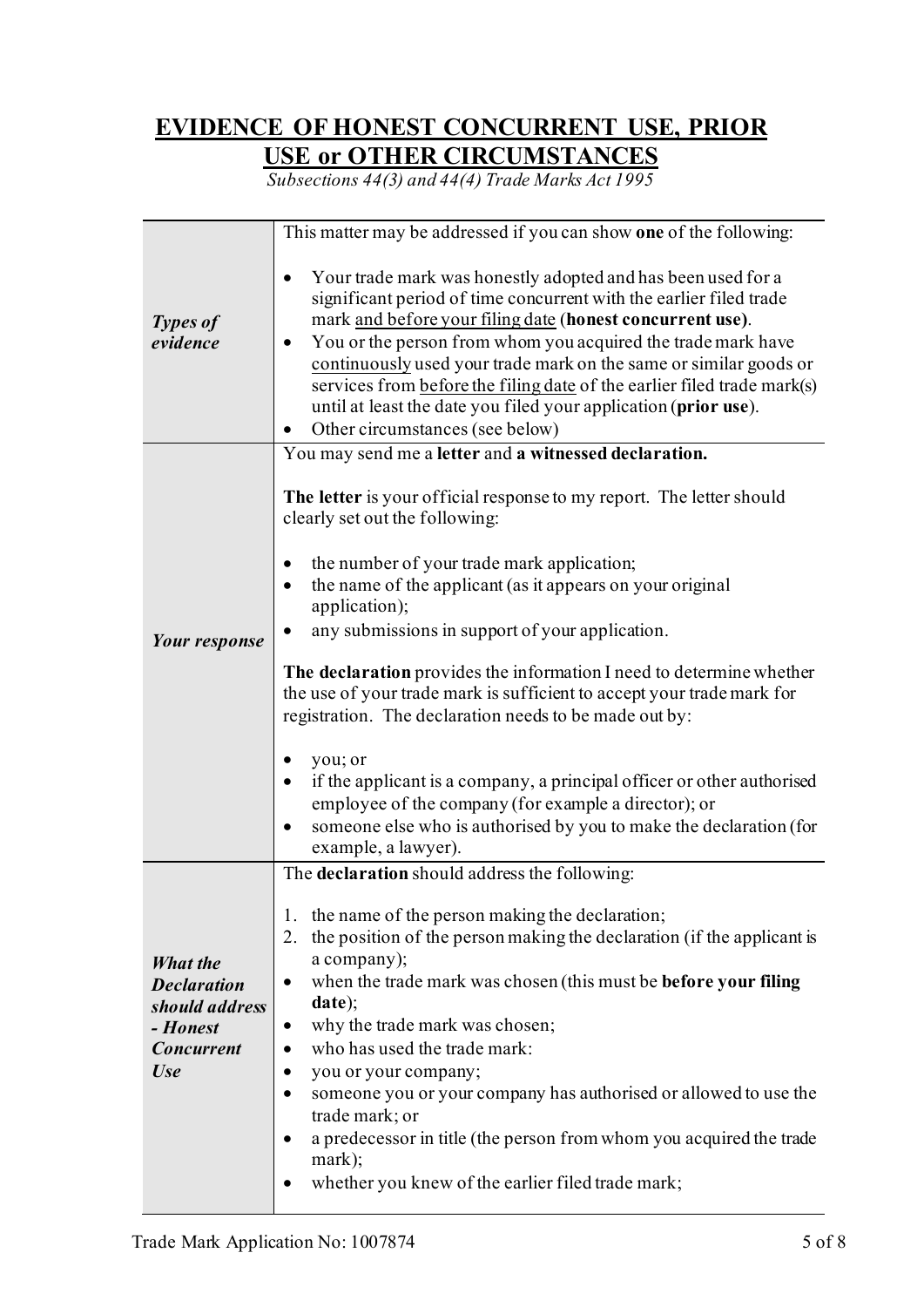| <b>What the</b><br><b>Declaration</b><br>should address<br>- Honest<br><b>Concurrent</b><br>Use (cont'd) | when the trade mark was first used in Australia (please give the<br>$\bullet$<br>year and, if possible, the month);<br>whether it has been used continuously (or, if it has not been used<br>$\bullet$<br>continuously, when and for how long it has been used);<br>where the trade mark has been used (states and regions in<br>$\bullet$<br>Australia);<br>the goods or services the trade mark has been used in connection<br>$\bullet$<br>with;<br>examples of how the trade mark has been used (you should attach<br>$\bullet$<br>promotional materials and advertising and outline where and how<br>the materials and advertising have been used); |
|----------------------------------------------------------------------------------------------------------|----------------------------------------------------------------------------------------------------------------------------------------------------------------------------------------------------------------------------------------------------------------------------------------------------------------------------------------------------------------------------------------------------------------------------------------------------------------------------------------------------------------------------------------------------------------------------------------------------------------------------------------------------------|
|                                                                                                          | how much you have spent each year (in Australian Dollars) on<br>٠<br>advertising and promotional materials in connection with the trade<br>mark;<br>annual turnover figures in Australian Dollars. If the trade mark has<br>٠<br>been used on a wide range of goods or services the figures should<br>be broken down to refer to goods or services of a similar nature;<br>and<br>any other information you think could be relevant showing how the                                                                                                                                                                                                      |
|                                                                                                          | trade mark has been used.<br>The declaration should address the following:                                                                                                                                                                                                                                                                                                                                                                                                                                                                                                                                                                               |
| <b>What the</b><br><b>Declaration</b><br>should address<br>- Prior Use                                   | the name of the person making the declaration; and<br>the position of the person making the declaration (if the applicant is<br>a company);<br>when the trade mark was first used in Australia (please give the<br>1.<br>year and, if possible, the month);<br>whether the trade mark has been used continuously since its first<br>2.<br>use;<br>whether the trade mark was still being used when you lodged<br>3.<br>your application;<br>the goods or services the trade mark has been used in connection<br>with.                                                                                                                                    |
| <b>Other</b><br>circumstances                                                                            | There may be 'other circumstances' that will allow your trade mark to<br>be accepted. If you are considering this option you may wish to<br>telephone me first to discuss the requirements.                                                                                                                                                                                                                                                                                                                                                                                                                                                              |
| <b>Freedom Of</b><br><b>Information</b><br>(FO I)                                                        | IP Australia understands that some information provided may be<br>sensitive and may be exempt from release under the FOI Act. When<br>documents contain information, which could fall within the scope of<br>exemptions provided in the FOI Act, you will be consulted prior to the<br>decision to release the documents.                                                                                                                                                                                                                                                                                                                                |
| Legal Advice                                                                                             | A trade mark attorney may be able to assist you with advice and<br>outline the likely costs, risks and benefits of the trade mark options<br>available for your business.                                                                                                                                                                                                                                                                                                                                                                                                                                                                                |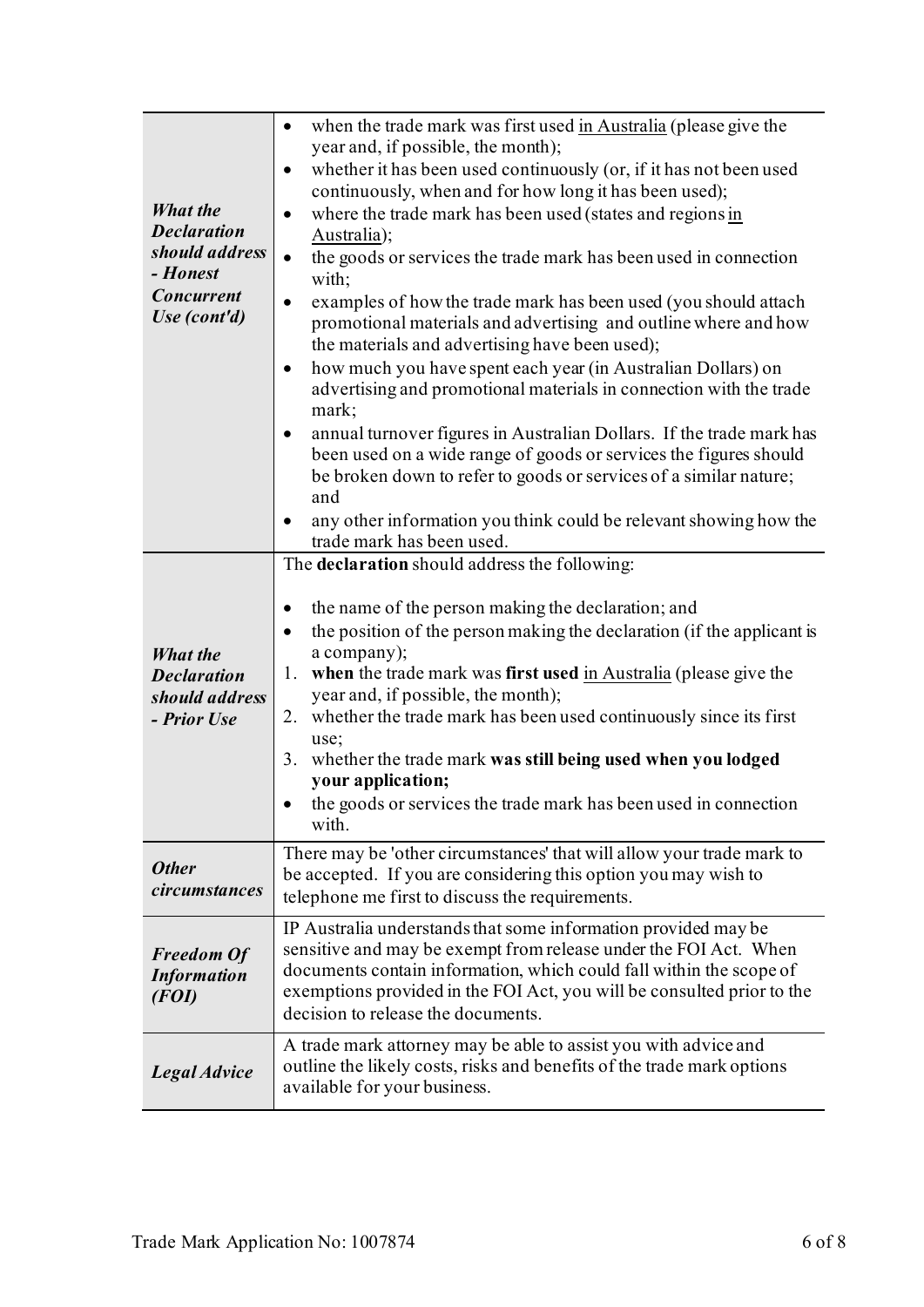# **Deferment of Acceptance of an application for registration of a trade mark**

*Section 36 Trade Marks Act 1995*

| What is<br>deferment            | You have fifteen months from the date on Report No. 1 to deal with<br>any problems with the application. If an earlier filed conflicting trade<br>mark is a barrier to the acceptance of your trade mark you may be able<br>to apply to have your application deferred. Deferring an application<br>has the effect of suspending or temporarily stopping the "clock".<br>However you must request deferment within fifteen months of the date<br>of Report No. 1.<br>The circumstances where deferment applies are set out below.                                                                                                                                                                                                                                                                                                                                                                                                                                                                                                                                                                                                                                                                                                                                                                                                                                                                                                                                                                                                                 |
|---------------------------------|---------------------------------------------------------------------------------------------------------------------------------------------------------------------------------------------------------------------------------------------------------------------------------------------------------------------------------------------------------------------------------------------------------------------------------------------------------------------------------------------------------------------------------------------------------------------------------------------------------------------------------------------------------------------------------------------------------------------------------------------------------------------------------------------------------------------------------------------------------------------------------------------------------------------------------------------------------------------------------------------------------------------------------------------------------------------------------------------------------------------------------------------------------------------------------------------------------------------------------------------------------------------------------------------------------------------------------------------------------------------------------------------------------------------------------------------------------------------------------------------------------------------------------------------------|
| When<br>deferment is<br>allowed | Deferment is available in any or all of the following circumstances:<br>you are waiting to see whether the conflicting trade mark<br>➤<br>application(s) and/or International Registration Designating<br>Australia (IRDA) will be accepted for registration; and/or<br>you are seeking to establish honest concurrent use under subsection<br>➤<br>$44(3)$ , or prior use under subsection $44(4)$ in respect of the<br>conflicting trade mark application(s), registration(s), IRDA and/or<br>Protected International Trade Mark(s); and/or<br>registration of the conflicting trade mark(s) has expired but the 12<br>➤<br>months in which renewal is possible has not ended; and/or<br>the relevant International Registration has expired but the 6 months<br>➤<br>in which renewal is possible has not yet ended; and/or<br>you have filed an application for removal for non-use in respect of<br>➤<br>the conflicting trade mark(s); and/or<br>you have filed an application for cessation of protection for non-<br>➤<br>use in respect of the conflicting IRDA(s) or Protected International<br>Trade Mark $(s)$ ; and/or<br>you have initiated proceedings to have the Register rectified in<br>➤<br>respect of the conflicting trade mark registration(s) and the<br>proceedings have not been finalised.<br>you have initiated proceedings to have the Record of International<br>➤<br>Registration rectified in respect of the conflicting Protected<br>International Trade Mark(s) and the proceedings have not been<br>finalised. |
| How to<br>request<br>deferment  | Your request to defer an application must<br>be made in writing, setting out the grounds on which deferment is<br>➤<br>being sought (see above); and<br>be made within the first fifteen months after Report No. 1 is<br>➤<br>issued.                                                                                                                                                                                                                                                                                                                                                                                                                                                                                                                                                                                                                                                                                                                                                                                                                                                                                                                                                                                                                                                                                                                                                                                                                                                                                                             |